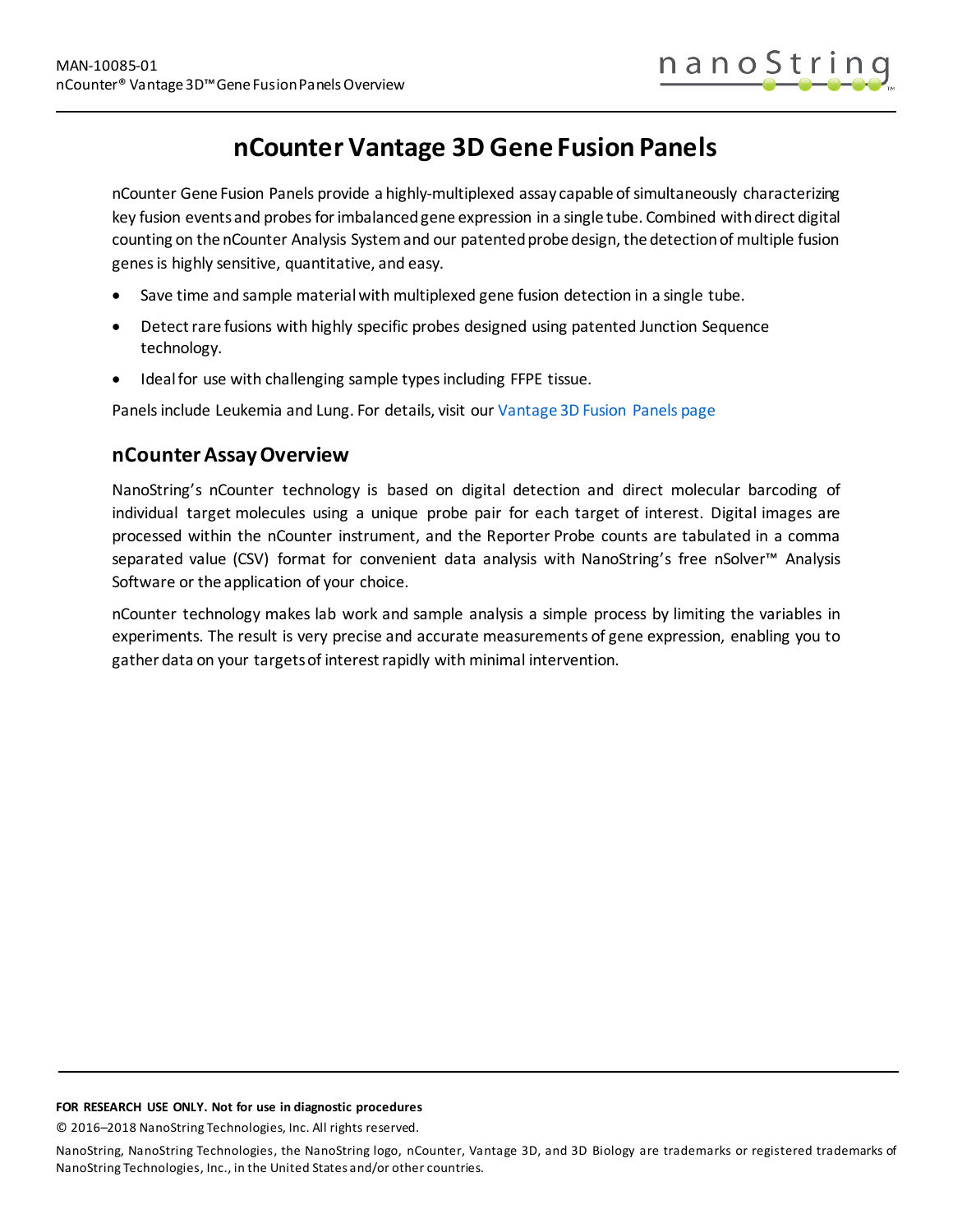### **nCounter Fusion Chemistry**

NanoString's nCounter Fusion chemistry builds on our TagSet chemistry with the addition of a Protector Probe (Probe P). The Fusion chemistry consists of target-specific oligonucleotide Probe Pairs A and B, the Protector Probe, fluorescently-labeled specific Reporter Tags, and a biotinylated universal Capture Tag, collectively called a Fusion TagSet [\(Figure 1\)](#page-1-0).



<span id="page-1-0"></span>

Fusion probes are designed to target the fusion genes, at the fusion junction, or 5' or 3' to the fusion. Probe A targets the fusion junction. Probe A recognizes both halves of the exon-exon junction and is made partially double-stranded by the addition of the Protector oligo to the hybridization mix to minimize off target hybridization. The Protector oligo, is complementary to a portion of Probe A, and allows for a new level of target specificity. This combination of Probe A and the Protector Probe (also called Probe P) is referred to as a Junction Probe.



### **Product Workflow**



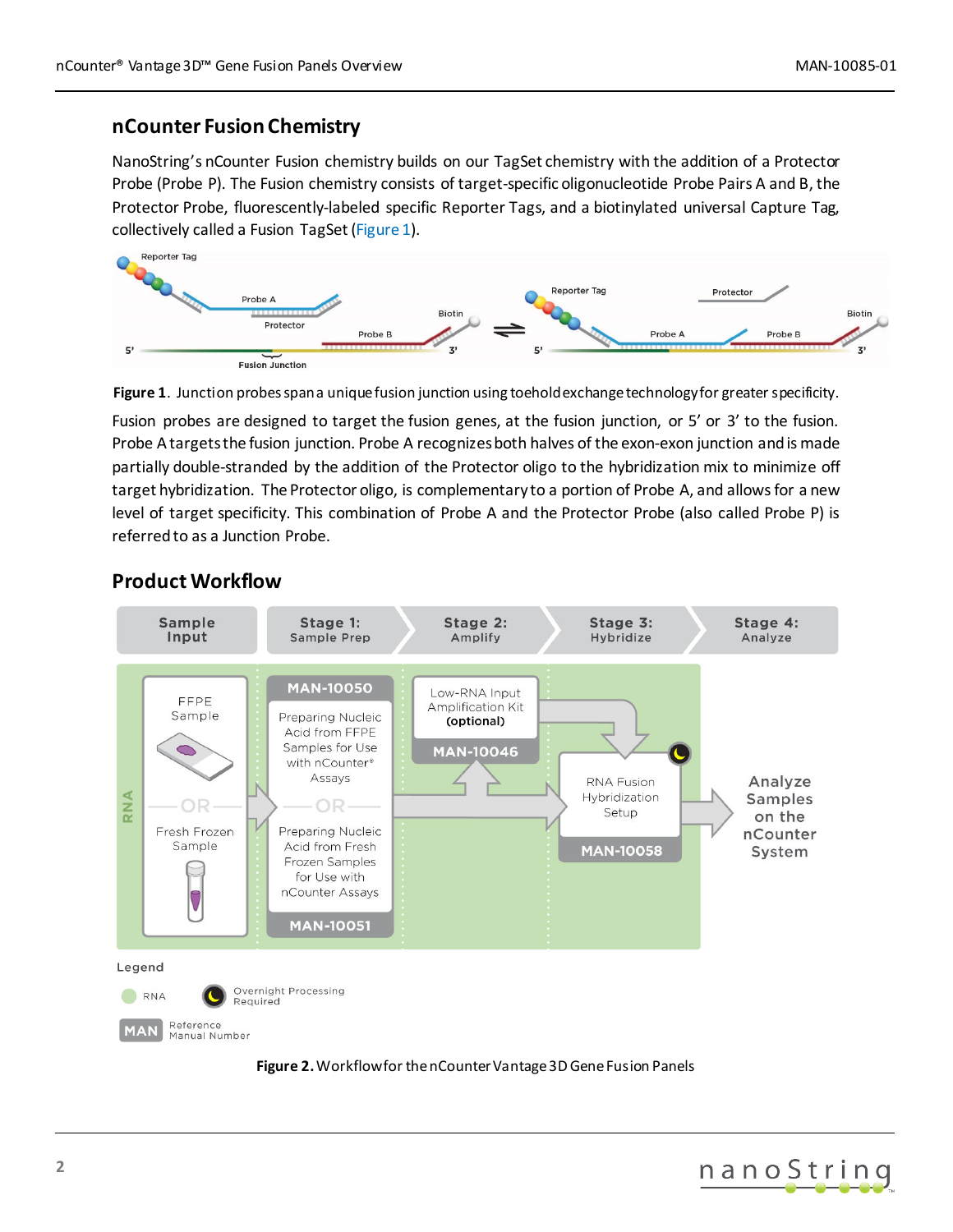## **Materials and Supporting Documents**

| Table 1. Materials provided in a nCounter® Vantage 3D Gene Fusion Panel |
|-------------------------------------------------------------------------|
|-------------------------------------------------------------------------|

| Panel                                                               | Reagents                      | <b>Storage</b>    |
|---------------------------------------------------------------------|-------------------------------|-------------------|
| Vantage 3D Gene Fusion Panel                                        | XT-TagSet-72 (Lung)<br>$-0r-$ | At or below -80°C |
| • See our Gene Fusion Panels page for<br>panels and catalog numbers | XT-TagSet-48 (Leukemia)       | At or below -80°C |
|                                                                     | Probe A pool (Panel-specific) | At or below -80°C |
|                                                                     | Probe B pool (Panel-specific) | At or below -80°C |
|                                                                     | Probe P pool (Panel-specific) | At or below -80°C |

**NOTE:** Please reference the manuals listed in Table 2 for additional required reagents not supplied by NanoString.

#### **Table 2.** Supporting Documents

| <b>Step</b>                  | Manual           | Protocol                                                                         |
|------------------------------|------------------|----------------------------------------------------------------------------------|
| Nucleic Acid Extraction      | MAN-10050        | Preparing Nucleic Acid from FFPE Samples for Use with<br>nCounter Assays         |
|                              | MAN-10051        | Preparing Nucleic Acid from Fresh Frozen Samples for Use<br>with nCounter Assays |
| RNA Amplification (optional) | MAN-10046        | Low RNA Input Amplification Kit                                                  |
| Hybridization                | <b>MAN-10058</b> | <b>RNA Fusion Hybridization</b>                                                  |